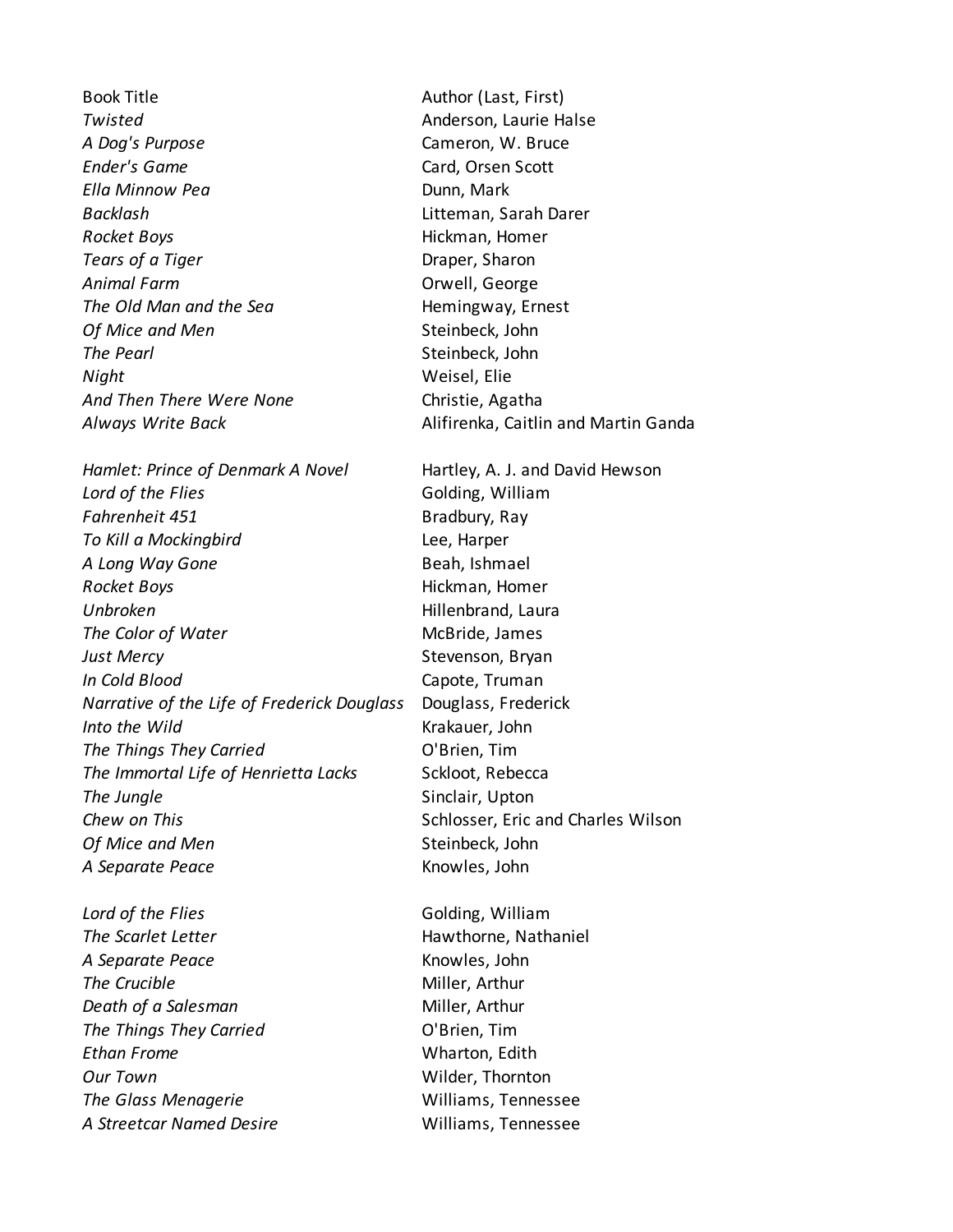**The Great Gatsby** Fitzgerald, F. Scott *A Raisin in the Sun* **Hansberry, Lorraine** *Their Eyes Were Watching God* Hurston, Zora Neale *Serial* Koenig, Sarah

**The Metamorphosis** Kafka, Franz *1984* Orwell, George **Frankenstein** Shelley, Mary *Dr. Jekyll and Mr. Hyde* Stevenson, Robert Louis *The Importance of Being Earnest* Wilde, Oscar **The Scarlet Letter Hawthorne, Nathaniel** *A Doll's House* Isben, Henrik **Death of a Salesman** Miller, Arthur *Ubik* Dick, Philip K. *What the Internet is Doing to Our Brains* Carr, Nicholas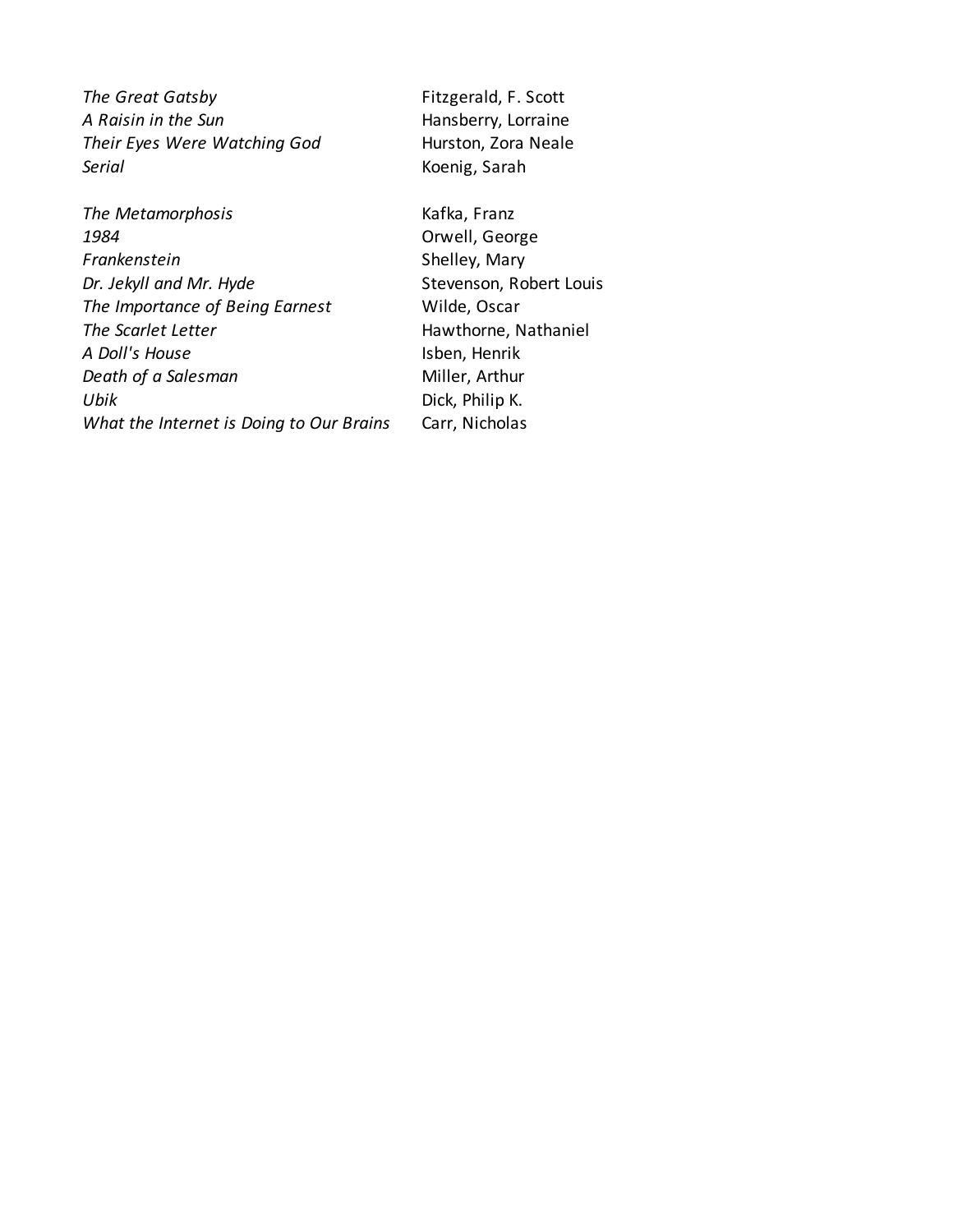## Grade

- 9 Accelerated
- 9 Accelerated
- 9 Accelerated
- 9 Accelerated
- 9 Accelerated
- 9 Accelerated
- 9 Accelerated
- 9 Accelerated and Gifted
- 9 Gifted
- 9 Gifted
- 9 Gifted
- 9 Regular and Gifted
- 9 Regular, Accelerated and Gifted
- 9 SREB
- 10 Accelerated
- 10 Accelerated, Regular and Compensatory English
- 10 All classes
- 10 All classes
- 10 Gifted
- 10 Gifted
- 10 Gifted
- 10 Gifted and Accelerated
- 10 Gifted
- 10 PSAT
- 10 PSAT
- 10 PSAT
- 10 PSAT
- 10 PSAT
- 10 PSAT
- 10 Regular and Compensatory English
- 10 Regular and Compensatory English
- 10/11 ACT with Pillstrom
- 11 AP
- 11 AP
- 11 AP and ACT with Pillstrom
- 11 AP
- 11 AP
- 11 AP
- 11 AP
- 11 AP
- 11 AP
- 11 AP